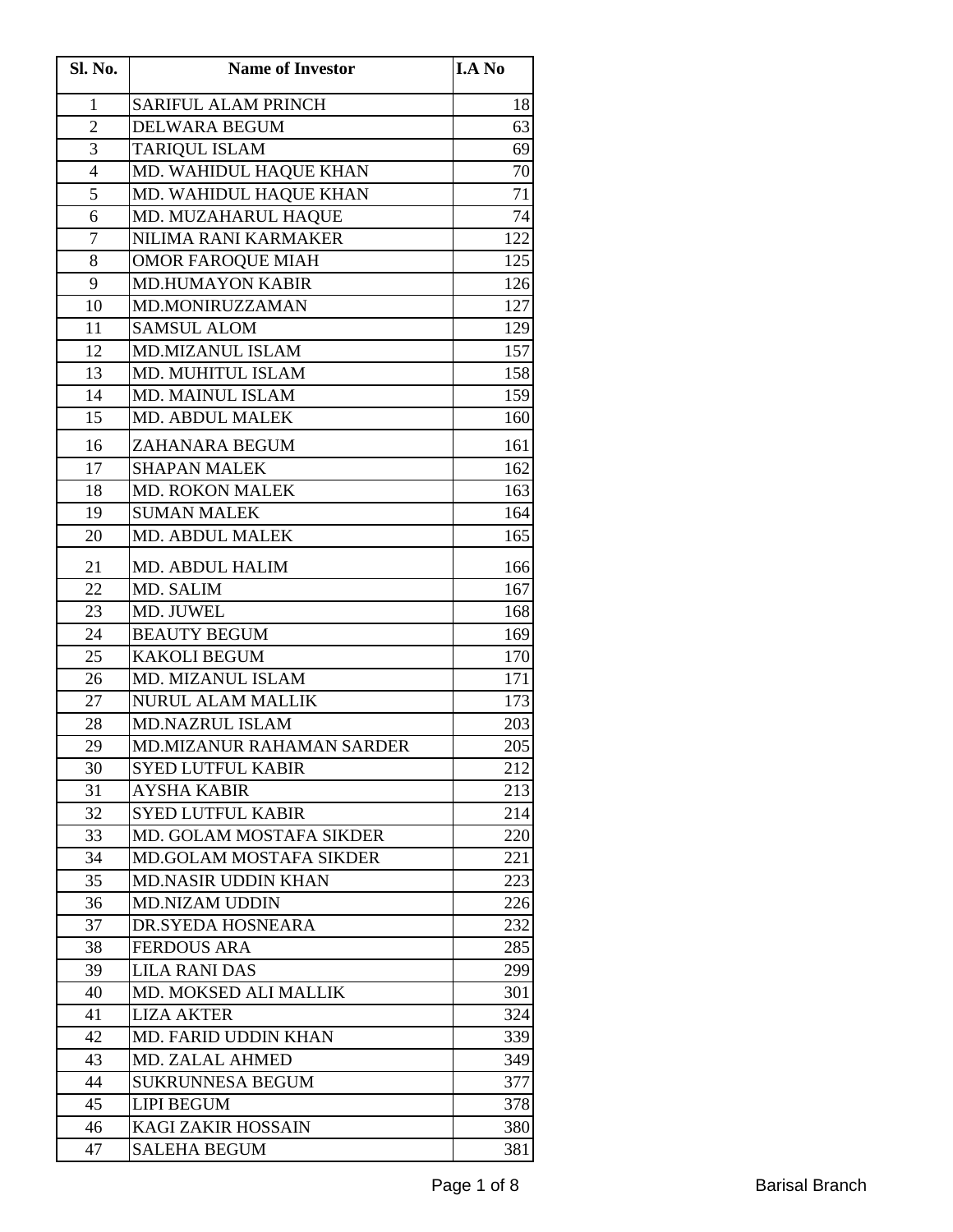| 48 | <b>KHUSI BEGUM</b>           | 382  |
|----|------------------------------|------|
| 49 | <b>KAZI GOLAM KIBRIA</b>     | 383  |
| 50 | <b>KAZI GOLAM NASIR</b>      | 384  |
| 51 | <b>KAZI NAZRUL ISLAM</b>     | 385  |
| 52 | <b>KAZI SAHID</b>            | 386  |
| 53 | <b>HASI BEGUM</b>            | 388  |
| 54 | <b>KAZI GOLAM AMBIA</b>      | 389  |
| 55 | <b>SYED SATTER KAZI</b>      | 390  |
| 56 | <b>HALIMA BEGUM</b>          | 391  |
| 57 | <b>HAMIDA BEGUM</b>          | 392  |
| 58 | <b>HIRU BEGUM</b>            | 393  |
| 59 | <b>SYED SIRAJUL ISLAM</b>    | 394  |
| 60 | <b>SYED RIAZUL ISLAM</b>     | 395  |
| 61 | NADIRA SULTANA               | 396  |
| 62 | SYED GOLAM RAZZAQUE KAZI     | 397  |
| 63 | <b>NAZMA BEGUM</b>           | 398  |
| 64 | <b>LUNA BEGUM</b>            | 399  |
| 65 | <b>TASLIMA BEGUM</b>         | 400  |
| 66 | <b>MD.ZAED BIN KARIM</b>     | 495  |
| 67 | <b>MD.NAZRUL ISLAM</b>       | 501  |
| 68 | <b>HAPPY</b>                 | 502  |
| 69 | KAZI,.AMANULLAH              | 508  |
| 70 | <b>ENG.SAPON KUMER SAHA</b>  | 612  |
| 71 | <b>RAFIQUE AHMED</b>         | 639  |
| 72 | <b>ALI AHMED</b>             | 646  |
| 73 | <b>DILRUBA ARIFA BEGUM</b>   | 654  |
| 74 | <b>AMINUL AHSAN LITU</b>     | 686  |
| 75 | <b>SIBRASON MALAKOR</b>      | 748  |
| 76 | GITENDRA NATH MALAKOR        | 749  |
| 77 | <b>AYNA MALAKOR</b>          | 751  |
| 78 | HIMENDRA MALAKAR             | 752  |
| 79 | <b>NOEL MALAKAR</b>          | 755  |
| 80 | A. MALEQ SARIF               | 762  |
| 81 | NADIRA JAHANGIR              | 764  |
| 82 | <b>MD.JAHANGIR</b>           | 787  |
| 83 | <b>MD.NESAR UDDIN</b>        | 788  |
| 84 | <b>AHSAN HABIB</b>           | 820  |
| 85 | <b>MAHABUBUL HAQ</b>         | 836  |
| 86 | <b>FAIZ AHMED</b>            | 891  |
| 87 | <b>MASHIUR RAHAMAN</b>       | 896  |
| 88 | DR, A. K. M MOKLESUR RAHAMAN | 897  |
| 89 | <b>ASMA SULTANA</b>          | 899  |
| 90 | <b>MD.MASIUR RAHAMAN</b>     | 901  |
| 91 | <b>SAIBA AKHTER</b>          | 1143 |
| 92 | <b>MARGUB KABIR</b>          | 1144 |
| 93 | <b>MARGUR KABIR</b>          | 1145 |
| 94 | M. A. KHALEQUE               | 1175 |
| 95 | A T M SALAM                  | 1210 |
| 96 | <b>KHIRUNNESA</b>            | 1241 |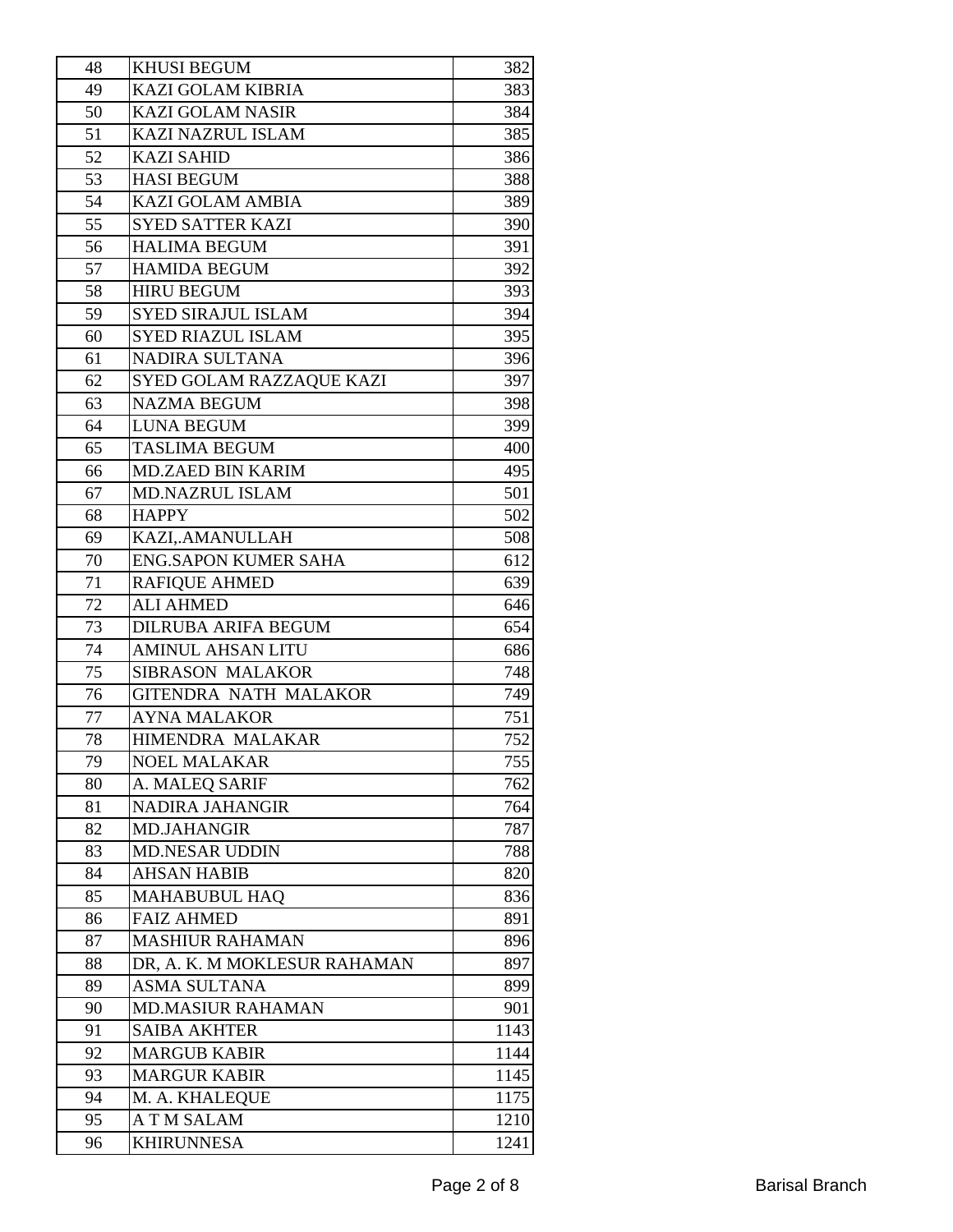| 97  | <b>RAHIMA BEGUM</b>          | 1395 |
|-----|------------------------------|------|
| 98  | <b>MD.YEAKUB ALI SIKDER</b>  | 1418 |
| 99  | DR.A K M SAMSUL ALAM         | 1419 |
| 100 | DR.AZIMUNNESSA BEGUM         | 1420 |
| 101 | <b>ABU BAKER</b>             | 1430 |
| 102 | DULAL CHANDRA MAJUMDAR       | 1449 |
| 103 | <b>AMINA A JAHAN</b>         | 1455 |
| 104 | MRS. KAMRUNNAHAR             | 1477 |
| 105 | <b>SYED ABU AL HOSSAIN</b>   | 1512 |
| 106 | SYED MOKSEDUL HOSSAIN        | 1514 |
| 107 | MRS. JAHANARA HOSSAIN        | 1516 |
| 108 | <b>SYED MAHMUD HOSSAIN</b>   | 1517 |
| 109 | <b>SYED MOTIUR RAHMAN</b>    | 1520 |
| 110 | <b>SHARMIN BEGUM</b>         | 1533 |
| 111 | <b>SAIFUL ALAM</b>           | 1541 |
| 112 | <b>BEGUM FAZILA MUSTAFIZ</b> | 1580 |
| 113 | MD. AZMAL HOSSAIN            | 1678 |
| 114 | <b>RABEYA BEGUM</b>          | 1683 |
| 115 | MD. SHAH NEWAZ               | 1684 |
| 116 | <b>RABEYA BEGUM</b>          | 1685 |
| 117 | <b>HALIMA SATTAR</b>         | 1686 |
| 118 | <b>HELENA BEGUM</b>          | 1707 |
| 119 | <b>MAHBUB HOSSAIN</b>        | 1722 |
| 120 | <b>SAJIA NAWRIN</b>          | 1727 |
| 121 | MD. HEMAYET UDDIN            | 1768 |
| 122 | <b>FARIDA BEGU</b>           | 1774 |
| 123 | <b>AMINA AKHTER</b>          | 1809 |
| 124 | <b>MD. DULAL KHAN</b>        | 1828 |
| 125 | SHAH BORHAN UDDIN AHMED      | 1887 |
| 126 | MD. AKBAR HOSSAIN            | 1896 |
| 127 | <b>ANOWAR HOSSAIN</b>        | 1902 |
| 128 | HASNE ARA BEGUM              | 1910 |
| 129 | MD. NAZRUL ISLAM             | 1955 |
| 130 | ZAHANARA BEGUM               | 1959 |
| 131 | SHAH JALAL UDDIN KHAN        | 1967 |
| 132 | MOHIUDDIN AHMED CHOWDHURY    | 1984 |
| 133 | <b>JAYEDA KHANAM</b>         | 1995 |
| 134 | <b>SAMSUDDIN AHMED CHOW</b>  | 1996 |
| 135 | ZAYEDA KHANAM                | 1997 |
| 136 | <b>NURUN NAHAR KHAN</b>      | 1999 |
| 137 | <b>NURUN NAHAR KHAN</b>      | 2000 |
| 138 | <b>MANIRUL HAQ</b>           | 2001 |
| 139 | RAIHAN UDDIN AHMED           | 2003 |
| 140 | <b>FEDOUSY HOQUE</b>         | 2004 |
| 141 | <b>JASIM UDDIN AHMED</b>     | 2005 |
| 142 | <b>MONIRUL HAQ</b>           | 2006 |
| 143 | <b>FARUK AHMED</b>           | 2007 |
| 144 | <b>JASIM UDDIN AHMED</b>     | 2008 |
| 145 | MD. KAMAL AHMED              | 2009 |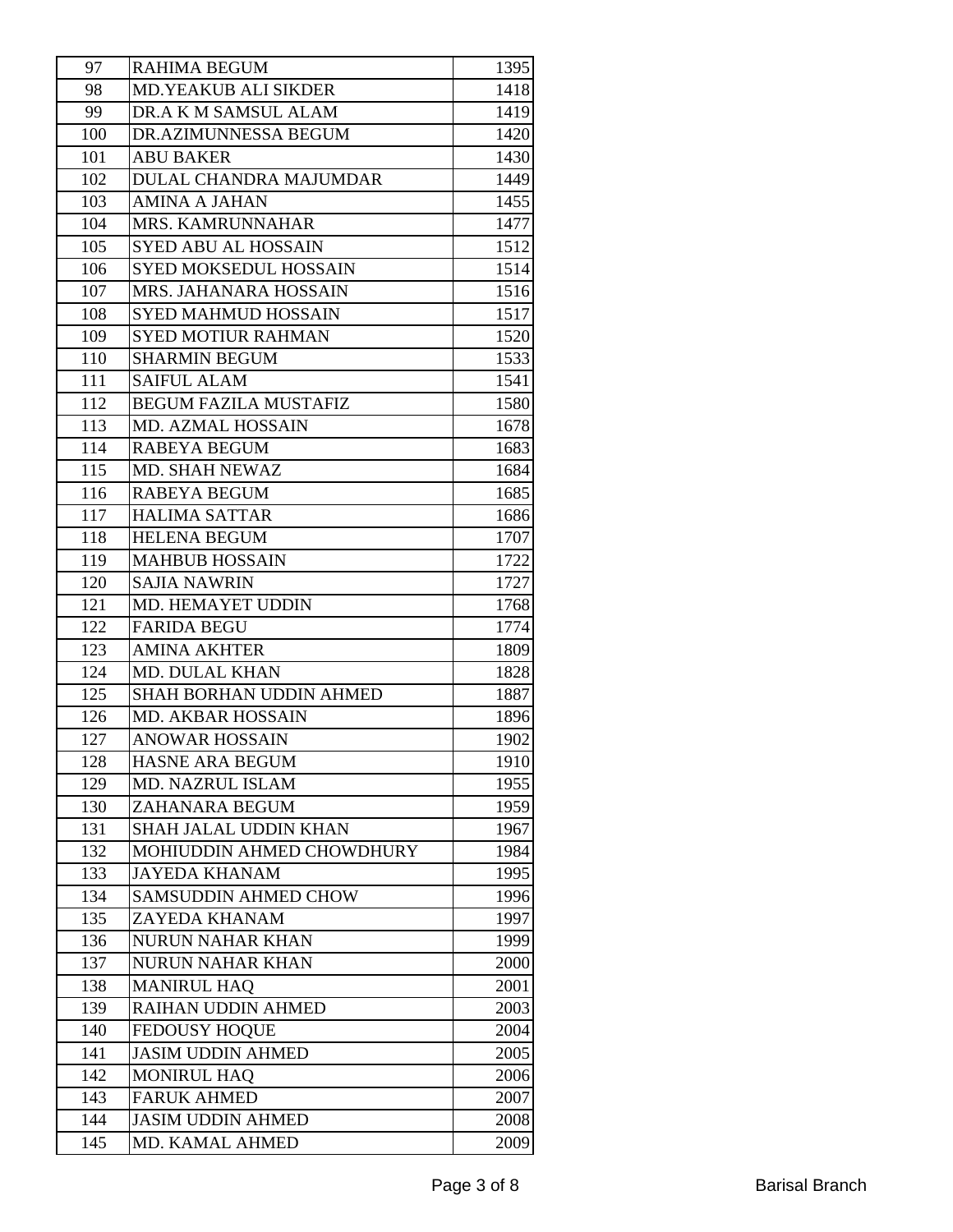| 146 | <b>S.M.A QUDDUS</b>         | 2025 |
|-----|-----------------------------|------|
| 147 | MD. SELIM AKHTER            | 2043 |
| 148 | <b>HUSSAIN AHMED</b>        | 2044 |
| 149 | <b>ASHIM KUMER SHAHA</b>    | 2046 |
| 150 | <b>MAHBUBA BEGUM</b>        | 2071 |
| 151 | <b>MAHMUDA HAQ</b>          | 2076 |
| 152 | <b>MONIR HOSSAIN</b>        | 2089 |
| 153 | <b>MD. MASUDUR RAHMAN</b>   | 2134 |
| 154 | <b>SIRAJUL ISLAM KHAN</b>   | 2146 |
| 155 | <b>NUSRAT FARAH KHAN</b>    | 2147 |
| 156 | MAHFUZA BEGUM CHOW.         | 2155 |
| 157 | MD. HUMAYUN KABIR           | 2159 |
| 158 | <b>SAFINA LIAN RIMI</b>     | 2173 |
| 159 | <b>SHAH TANVIR SHAHRIAR</b> | 2174 |
| 160 | <b>HOSNE ARA BEGUM</b>      | 2193 |
| 161 | <b>MD. FAZLUR RAHMAN</b>    | 2202 |
| 162 | <b>MD. FAZLUR RAHIM</b>     | 2204 |
| 163 | <b>FATEMA BEGUM</b>         | 2322 |
| 164 | MD. SHAHIDUL ALAM           | 2347 |
| 165 | DR. MD. JAHANGIR KABIR      | 2351 |
| 166 | <b>MALIHA AKTER</b>         | 2355 |
| 167 | MD. AFSARUL ISLAM           | 2361 |
| 168 | MD. MAHMUDUL HASAN          | 2362 |
| 169 | MD. ABU NADER AL MOKKADES   | 2364 |
| 170 | <b>MD. ISMAIL HOSSAIN</b>   | 2403 |
| 171 | MD. ABU BAKER SIDDIQUE      | 2462 |
| 172 | MD. ABU BAKER SIDDQUE       | 2463 |
| 173 | <b>ABDUL AZIZ MIA</b>       | 2465 |
| 174 | <b>MAMTAZ BEGUM</b>         | 2466 |
| 175 | MD. ABDUL AZIZ              | 2467 |
| 176 | MD. ISMAIL HOSSAIN NEGABAN  | 2478 |
| 177 | <b>ZAMAL HOSSAIN KHAN</b>   | 2492 |
| 178 | MD. ABDUL HYE               | 2531 |
| 179 | MD. SAMSUL ALAM             | 2619 |
| 180 | MD. RAFIQUL ISLAM           | 2633 |
| 181 | <b>MD. HABIBUR RAHMAN</b>   | 2673 |
| 182 | <b>BEGUM LUTFA HABIBUR</b>  | 2674 |
| 183 | <b>MD. HABIBUR RAHMAN</b>   | 2675 |
| 184 | L.H. SHAMUL AHMED           | 2677 |
| 185 | L.H. ASHRAFUL AHMED         | 2678 |
| 186 | L.H. SAIFUL AHMED           | 2679 |
| 187 | MD. SHAFIQUL AHMED          | 2680 |
| 188 | SHAHNAZ HABIB SULTANA       | 2681 |
| 189 | <b>FARIDA BEGUM</b>         | 2767 |
| 190 | MD. SAKHAWAT HOSSAIN        | 2768 |
| 191 | RPKEYA JAHAN                | 2813 |
| 192 | <b>MASUD PERVEZ</b>         | 2814 |
| 193 | <b>FAGUN</b>                | 2817 |
| 194 | <b>BADAL RAIHAN</b>         | 2818 |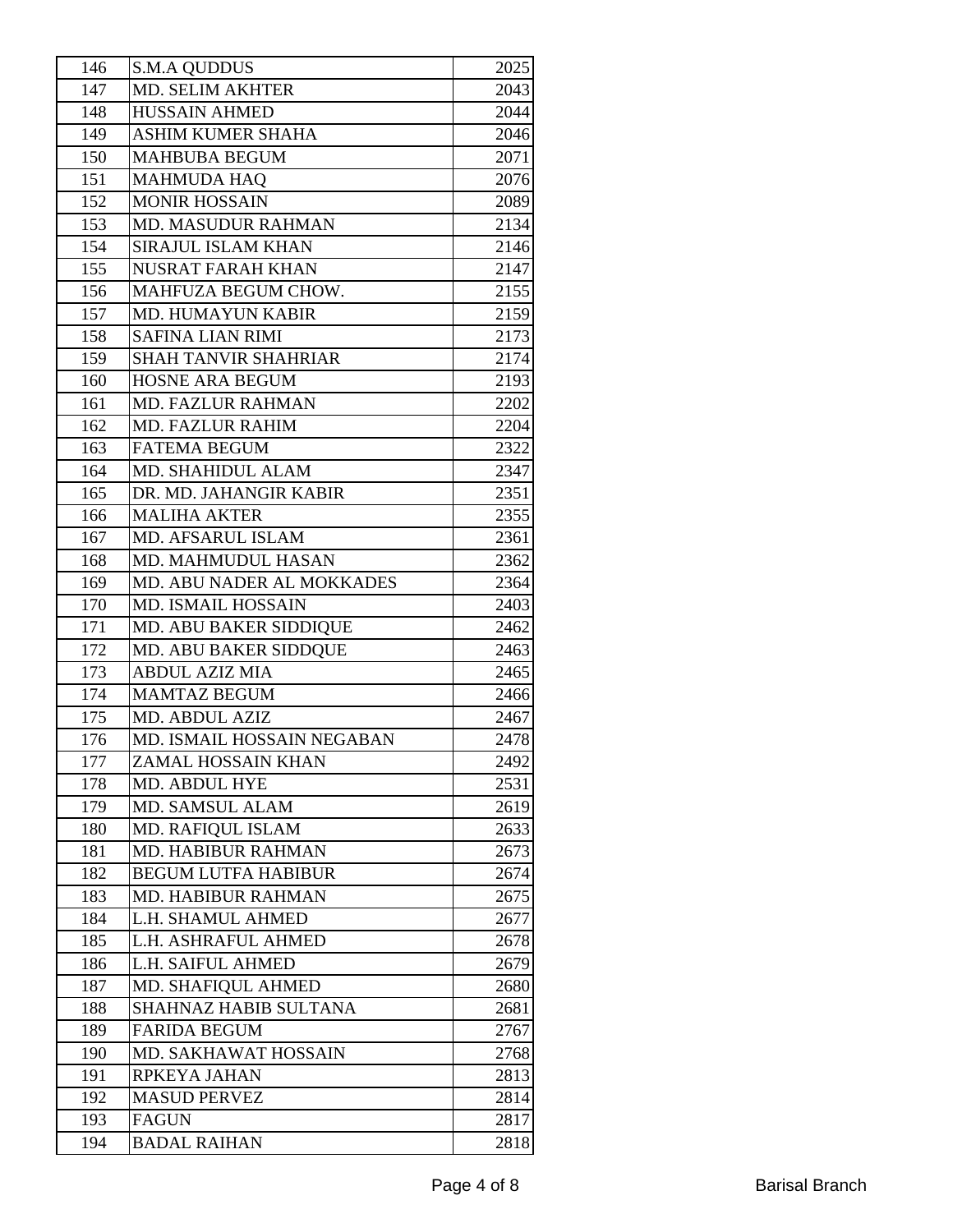| 195 | <b>MIRAZ UDDIN</b>             | 2819 |
|-----|--------------------------------|------|
| 196 | <b>SHIPAN RAHMAN</b>           | 2820 |
| 197 | POLI BEGUM                     | 2821 |
| 198 | <b>MD. ZAKIR HOSSAIN</b>       | 2828 |
| 199 | <b>MD. HUMAYUN KABIR</b>       | 2885 |
| 200 | PARASH AMINUL                  | 2992 |
| 201 | MOHD. SAKIB                    | 2994 |
| 202 | DR. REHANA                     | 3064 |
| 203 | <b>MD. FARUK</b>               | 3067 |
| 204 | <b>SUDDAH</b>                  | 3073 |
| 205 | <b>WAISHI SAFIQ</b>            | 3076 |
| 206 | <b>FORHAD</b>                  | 3077 |
| 207 | <b>MD. YOUNUS</b>              | 3110 |
| 208 | <b>SHUVO</b>                   | 3111 |
| 209 | <b>RENU FARUK</b>              | 3113 |
| 210 | <b>MD. FORKAN</b>              | 3116 |
| 211 | <b>S M ALAUDDIN</b>            | 3121 |
| 212 | DR. MD. HARUN OR RASHID        | 3125 |
| 213 | <b>HANIF</b>                   | 3137 |
| 214 | <b>RITTIKA TAREQ</b>           | 3139 |
| 215 | <b>RIA</b>                     | 3141 |
| 216 | <b>MOINA</b>                   | 3143 |
| 217 | <b>NURUN NAHAR BEGUM</b>       | 3145 |
| 218 | <b>ABUL KALAM KHAN</b>         | 3146 |
| 219 | <b>SHILA</b>                   | 3147 |
| 220 | <b>MAHBUB</b>                  | 3150 |
| 221 | MD. REZAUL KARIM               | 3153 |
| 222 | <b>SHAMIM HASAN</b>            | 3162 |
| 223 | MD. LITON                      | 3163 |
| 224 | MD. MOSTAFIZUR RAHMAN          | 3220 |
| 225 | A.T.M. MOKHLESUR RAHMAN        | 3221 |
| 226 | MD. MOZAMMEL HOQUE             | 3228 |
| 227 | <b>SHEKH MD. ZAHID HOSSAIN</b> | 3236 |
| 228 | <b>TASLIM KHATUN</b>           | 3244 |
| 229 | <b>IBRAHIM CHOWDHURY</b>       | 3259 |
| 230 | <b>SHAMIMA AFROJ</b>           | 3261 |
| 231 | <b>UMME SYEDA</b>              | 3264 |
| 232 | <b>MAHENUR BEGUM</b>           | 3272 |
| 233 | ZAHIDUL ISLAM KHAN             | 3286 |
| 234 | <b>MONI</b>                    | 3298 |
| 235 | <b>MUKTA</b>                   | 3299 |
| 236 | <b>JESMIN</b>                  | 3301 |
| 237 | ZAKIA ISLAM                    | 3313 |
| 238 | <b>BEGUM FAIZUNNAHAR ANIS</b>  | 3319 |
| 239 | <b>ANISUR RAHMAN KHAN</b>      | 3320 |
| 240 | <b>SHAHNAZ PARVIN</b>          | 3322 |
| 241 | <b>KALIPAD DHAR</b>            | 3326 |
| 242 | <b>S M SAMSUL ALAM</b>         | 3334 |
| 243 | <b>NASIMA BEGUM</b>            | 3339 |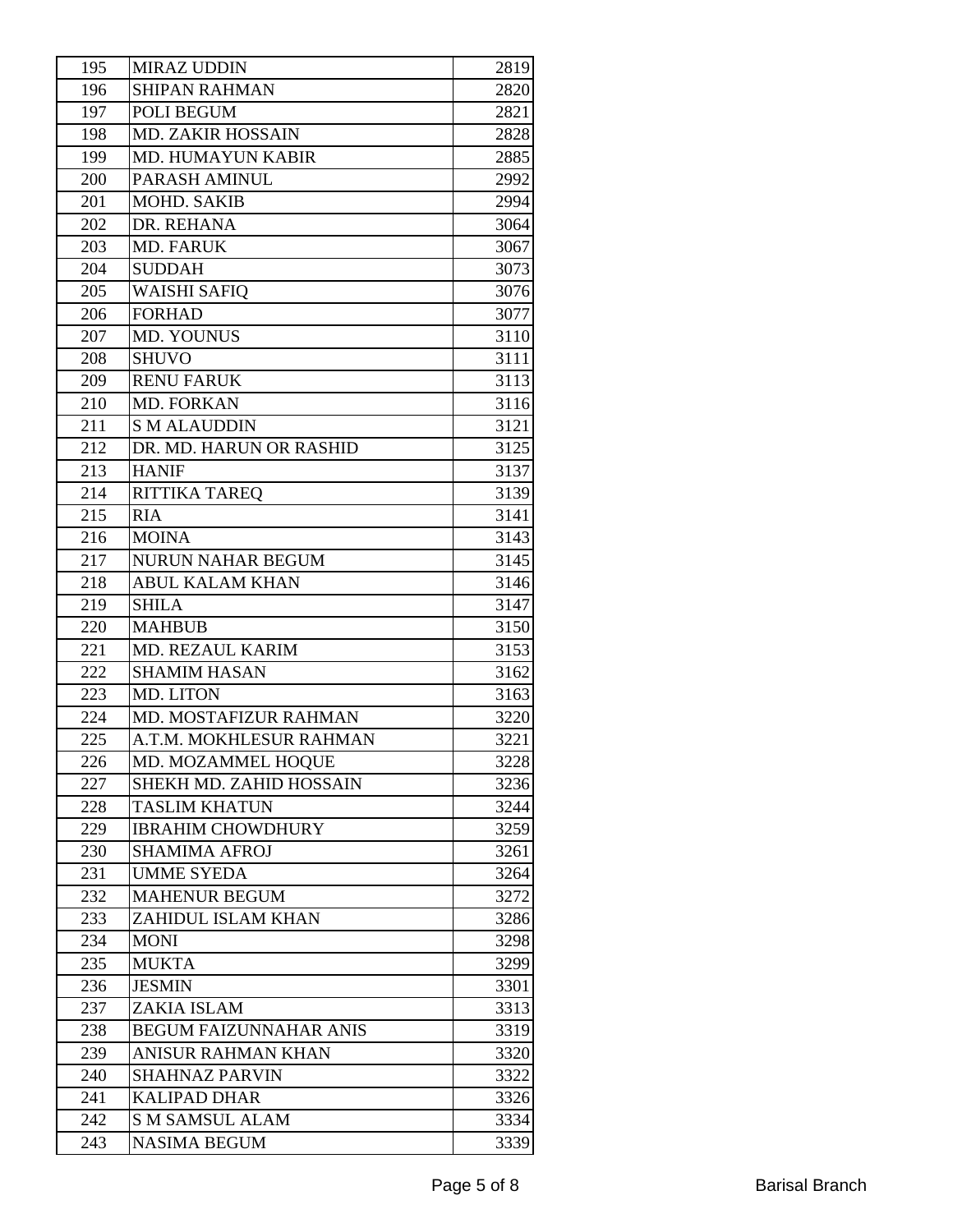| 244 | <b>SAHIN SULTANA</b>           | 3360 |
|-----|--------------------------------|------|
| 245 | <b>SHIRIN SULTANA</b>          | 3361 |
| 246 | SHIRIN SULTANA                 | 3362 |
| 247 | <b>BEGUM SHAMSUN NAHAR</b>     | 3363 |
| 248 | <b>MAMOTA RANI KARMOKER</b>    | 3366 |
| 249 | DR. MD. MOKHLES UDDIN          | 3388 |
| 250 | <b>SHAH ADNAN</b>              | 3422 |
| 251 | <b>NASRIN AKTER</b>            | 3427 |
| 252 | <b>MAKSUDA KHATUN</b>          | 3435 |
| 253 | <b>ANUP RATAN HALDER</b>       | 3437 |
| 254 | <b>MADAN MOHON MANDOL</b>      | 3438 |
| 255 | <b>HARUN UR RASHID</b>         | 3440 |
| 256 | <b>KAZI ABUL KASEM</b>         | 3441 |
| 257 | <b>MD. ALAMGIR HOSSAIN</b>     | 3442 |
| 258 | <b>S A HOSSAIN</b>             | 3469 |
| 259 | SHEKHORE CHANDRA DAS           | 3473 |
| 260 | DR, S M ZALAL UDDIN            | 3579 |
| 261 | DR. SHAHIDA BEGUM              | 3580 |
| 262 | DR. S M JALAL UDDIN            | 3581 |
| 263 | <b>MISSES PARVEEN</b>          | 3597 |
| 264 | ANOWAR HOSSAIN (JT)            | 3603 |
| 265 | MD. SHAWKAT ALI                | 3617 |
| 266 | MD. ZAHIDUL ISLAM              | 3618 |
| 267 | <b>SYED AMIR HOSSAIN</b>       | 3619 |
| 268 | <b>ABDUS SALAM</b>             | 3623 |
| 269 | RAWSHAN AKHTER JAHAN           | 3642 |
| 270 | MD. KHALILUR RAHMAN (J/T)      | 3686 |
| 271 | <b>SANJIDA HAQUE</b>           | 3690 |
| 272 | <b>SELINA AKTER REKHA</b>      | 3705 |
| 273 | <b>HOSNE ARA BEGUM</b>         | 3710 |
| 274 | <b>MD. YOUNUS MIA</b>          | 3719 |
| 275 | MD. HELAL UDDIN KHAN           | 3723 |
| 276 | MD. MUHID UL ALAM              | 3730 |
| 277 | <b>MD. ZALILUR RAHMAN</b>      | 3731 |
| 278 | MD. ABUL KALAM AZAD            | 3748 |
| 279 | MD. HELAL UDDIN KHAN           | 3750 |
| 280 | <b>MD. MIJANUR RAHMAN</b>      | 3751 |
| 281 | MD. ANOWAR HOSSAIN             | 3752 |
| 282 | <b>SHAHANA SARMIN</b>          | 3757 |
| 283 | <b>SHORAB HOSSAIN MAZUMDER</b> | 3771 |
| 284 | MOHIUDDIN AHMED KHAN           | 3772 |
| 285 | MD. MAHMUDUL KUDDUS            | 3779 |
| 286 | <b>SHAHINA BASAR</b>           | 3785 |
| 287 | <b>MA BASAR DABLU</b>          | 3786 |
| 288 | MD. ALTAF HOSSAIN (J/T)        | 3790 |
| 289 | EHTE SHAMUL HAQUE SHAMIM       | 3805 |
| 290 | <b>FARIDA BEGUM</b>            | 3818 |
| 291 | <b>MAMUN HOSSAIN CHOWDHURY</b> | 3825 |
| 292 | YEAR AHMED                     | 3827 |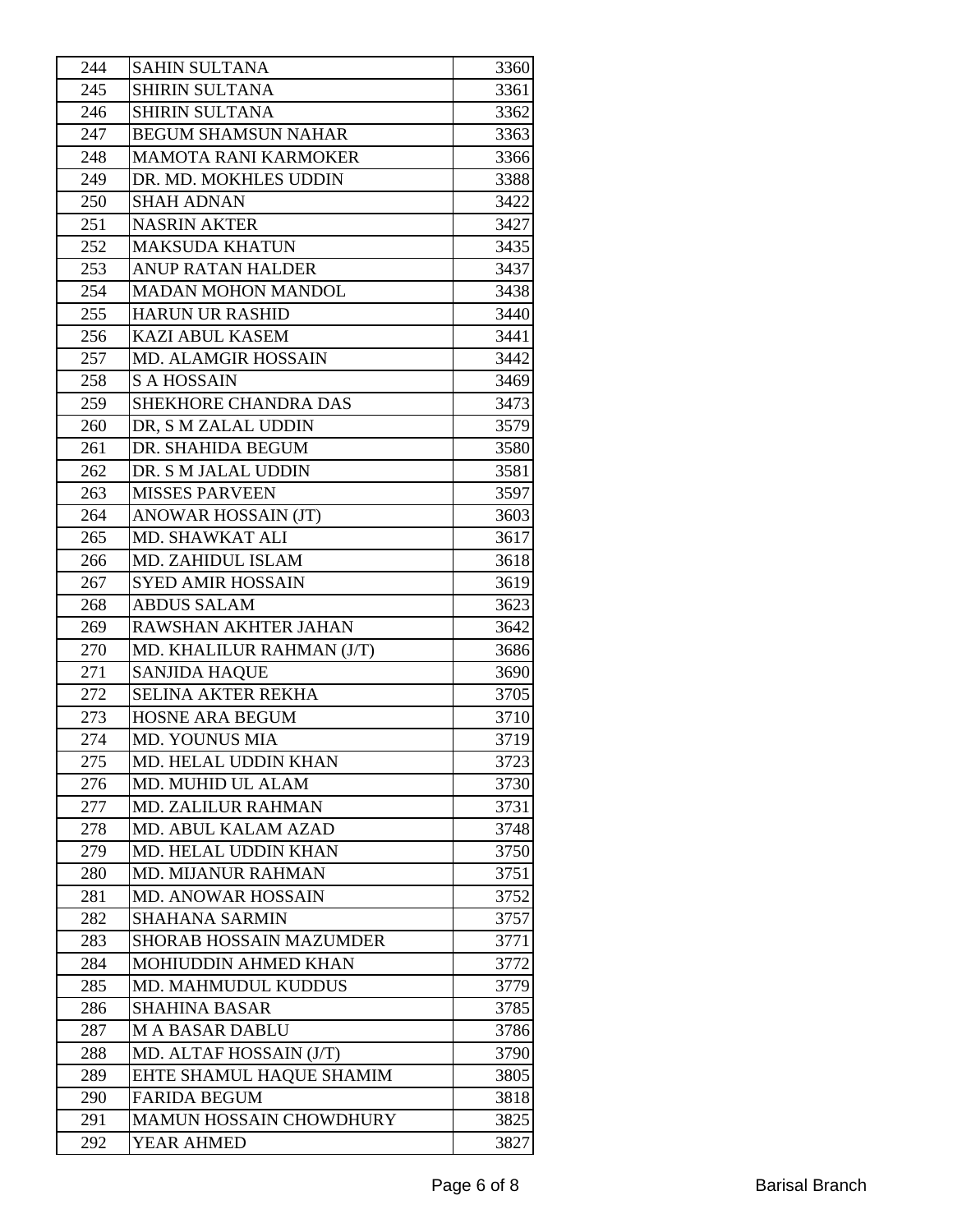| 293 | <b>SAMIA NAZNIN</b>            | 3828 |
|-----|--------------------------------|------|
| 294 | <b>MD. NAZRUL ISLAM</b>        | 3832 |
| 295 | <b>MD. ABU HANIF</b>           | 3838 |
| 296 | <b>SYEDA FAZILATUN NESSA</b>   | 3839 |
| 297 | K.M.SHAHALAM ANSERY            | 3843 |
| 298 | <b>ANJUMAN ARA AKHTER</b>      | 3847 |
| 299 | <b>DANA</b>                    | 3851 |
| 300 | <b>MD. MIZANUR RAHMAN</b>      | 3853 |
| 301 | MD. AKHTER UZ ZAMAN            | 3854 |
| 302 | MD.MOHIBULLAH KAZI             | 3856 |
| 303 | <b>ANJALI RANI HALDER</b>      | 3859 |
| 304 | <b>SYEDA RABEYA</b>            | 3874 |
| 305 | MD. ZIAUDDIN MOLLAH            | 3914 |
| 306 | <b>SABINA YESMIN</b>           | 3924 |
| 307 | MD. DELOWAR HOSSAIN            | 3925 |
| 308 | <b>MD. AKTER AHMED</b>         | 3948 |
| 309 | RABINDRA CHANDRA SHIL          | 3951 |
| 310 | <b>MD. SABBIR HOSSAIN</b>      | 3952 |
| 311 | MD. MUSA                       | 3971 |
| 312 | <b>SAHIDA PARVEEN</b>          | 3979 |
| 313 | <b>MD. ABDUR ROB</b>           | 3996 |
| 314 | <b>ABUL KASEM</b>              | 4018 |
| 315 | MD.ABDUL MAJID MOLLAH (JT)     | 4037 |
| 316 | <b>MAHBUB AHMED (JT)</b>       | 4056 |
| 317 | EHTE SHAMUL HAQUE (JT)         | 4058 |
| 318 | <b>KISOR KUMER DAS</b>         | 4059 |
| 319 | <b>MD.KABIR HOSSAIN</b>        | 4062 |
| 320 | MRS SHAHIDA PARVIN(JT)         | 4063 |
| 321 | <b>MD.ABDUL HALIM</b>          | 4066 |
| 322 | <b>SHAFIQUL ISLAM</b>          | 4067 |
| 323 | <b>JEBUN NESA</b>              | 4068 |
| 324 | SHAFIQUL ISLAM(JT)             | 4069 |
| 325 | MD.MUSA MIAH (JT)              | 4071 |
| 326 | <b>PARVEEN AKHTER</b>          | 4072 |
| 327 | MD.MOHIUDDIN MIAH              | 4077 |
| 328 | <b>MD.SHAHIDUL ISLAM</b>       | 4082 |
| 329 | <b>BIMOL KRISHNA MOJUMDER</b>  | 4086 |
| 330 | <b>EMU</b>                     | 4087 |
| 331 | SHARIF MD.ZIAUDDIN MONIR       | 4093 |
| 332 | <b>MST NARGIS</b>              | 4094 |
| 333 | <b>MD. MONIR HOSSAIN</b>       | 4096 |
| 334 | SHARIF MD. ZIAUDDIN MONIR (JT) | 4098 |
| 335 | MD. RAKIBUL ISLAM              | 4099 |
| 336 | MD, MONIR HOSSAIN (JT)         | 4103 |
| 337 | MD. MASUM                      | 4105 |
| 338 | PARVEEN ISLAM                  | 4107 |
| 339 | <b>SULTANA BEGUM</b>           | 4112 |
| 340 | MD. SAHIDUL ISLAM              | 4117 |
| 341 | MRS HASINA BEGUM               | 4118 |